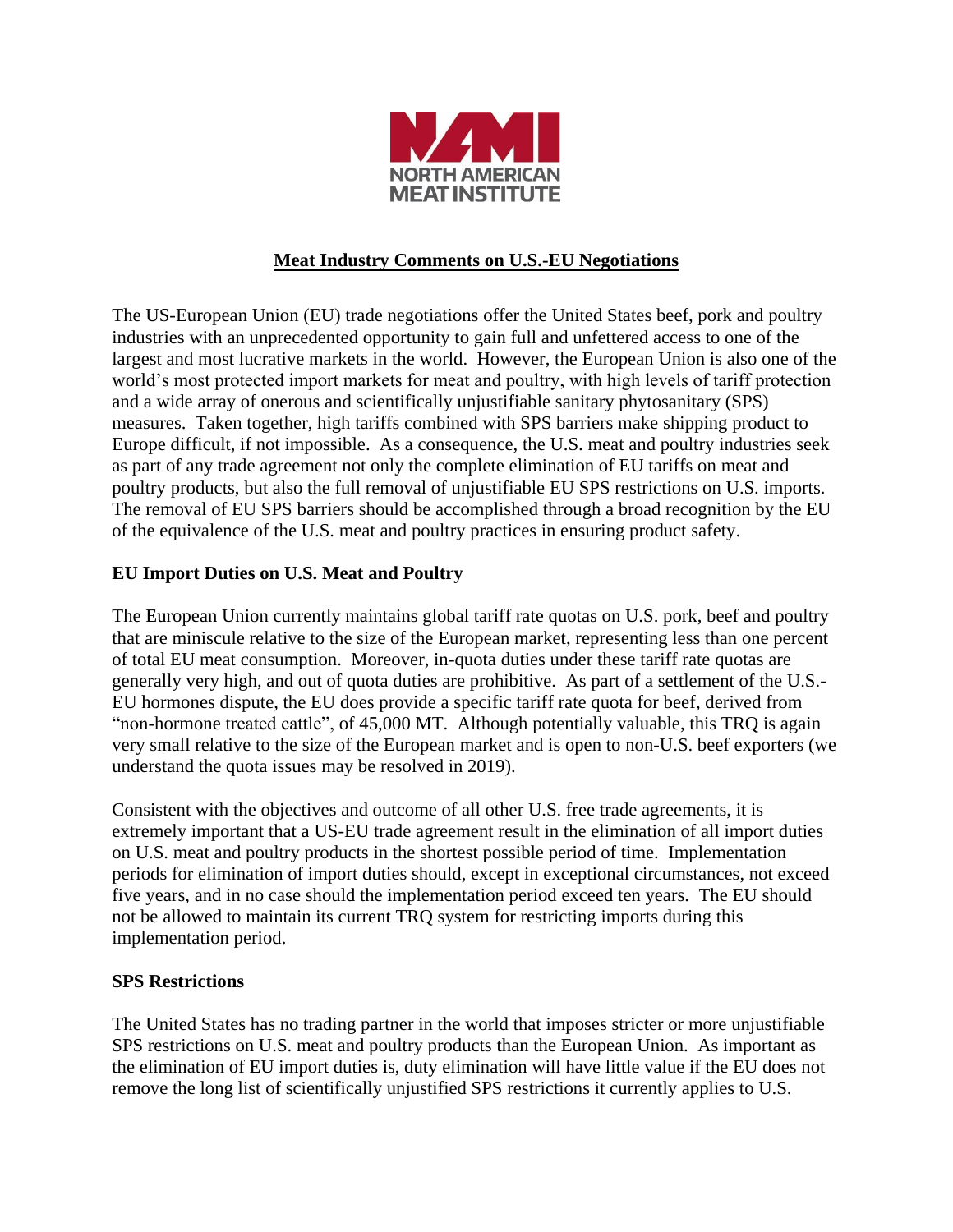imports. Failing to address these trade barriers in a comprehensive way would not only deprive the U.S. of meaningful access to the European market, but also set a highly negative precedent for any future U.S. trade negotiations.

The most practical and effective way that the United States can address the long list of EU SPS barriers on a comprehensive basis is by obtaining a broad EU recognition of the equivalence of U.S. production practices in ensuring food safety for meat and poultry products. Such an equivalence recognition should include explicit EU acceptance of current U.S. production practices that are subject to EU restrictions. A list of these restrictions is provided below. An equivalence agreement should also be forward-leaning in nature, to accommodate new production practices based on scientific review, in a manner consistent with key provisions of the WTO Agreement on Sanitary and Phytosanitary Measures.

Following is a list of current non science-based EU SPS restrictions negatively affecting U.S. pork, beef and poultry exports. All of these barriers need to be removed in order for the United States to have meaningful access to the EU market.

# **Pork**

## *Ractopamine Ban*

The EU's ban on imports of pork produced with ractopamine hydrochloride represents the most important single barrier to U.S. pork exports to Europe. Ractopamine is a feed additive that improves efficiency in pork production. There is no question about the safety of this product – it was approved for use in the United States after an exhaustive risk assessment by the U.S. Food and Drug Administration, it is recognized as safe for use in livestock production by the *Codex Alimentarius*, and many countries around the world have approved the product. In order to ship product to the EU, U.S. exporters must participate in a costly and administratively burdensome Pork for the EU (PFEU) program, ensuring that no ractopamine has been used in pork production. EU ractopamine requirements severely limit U.S. pork exports to the EU, confining exports to a small group of suppliers. The ractopamine ban also violates key provisions of the WTO SPS Agreement, and should be eliminated through a broad based EU recognition of the equivalence of U.S. production practices under the terms of a US-EU trade agreement.

## *Trichinae Testing*

The EU currently requires that imports of U.S. fresh/chilled pork undergo costly and burdensome testing requirements for trichinae. We estimate that the EU testing requirements cost U.S. exporters about \$66 per MT, severely limiting U.S. fresh/chilled pork sales to Europe.

Over the last thirty years, the United States has implemented a strong biosecurity program for pork production that has been effective in drastically reducing the risk of trichinae in the U.S. swine herd to negligible levels. There has not been a detection of trichinae in the U.S. commercial herd in well over a decade, and Dr. Ray Gamble, an expert in the field, estimates the chances of getting trichinosis through the consumption of commercially produced U.S. pork is one in three hundred million.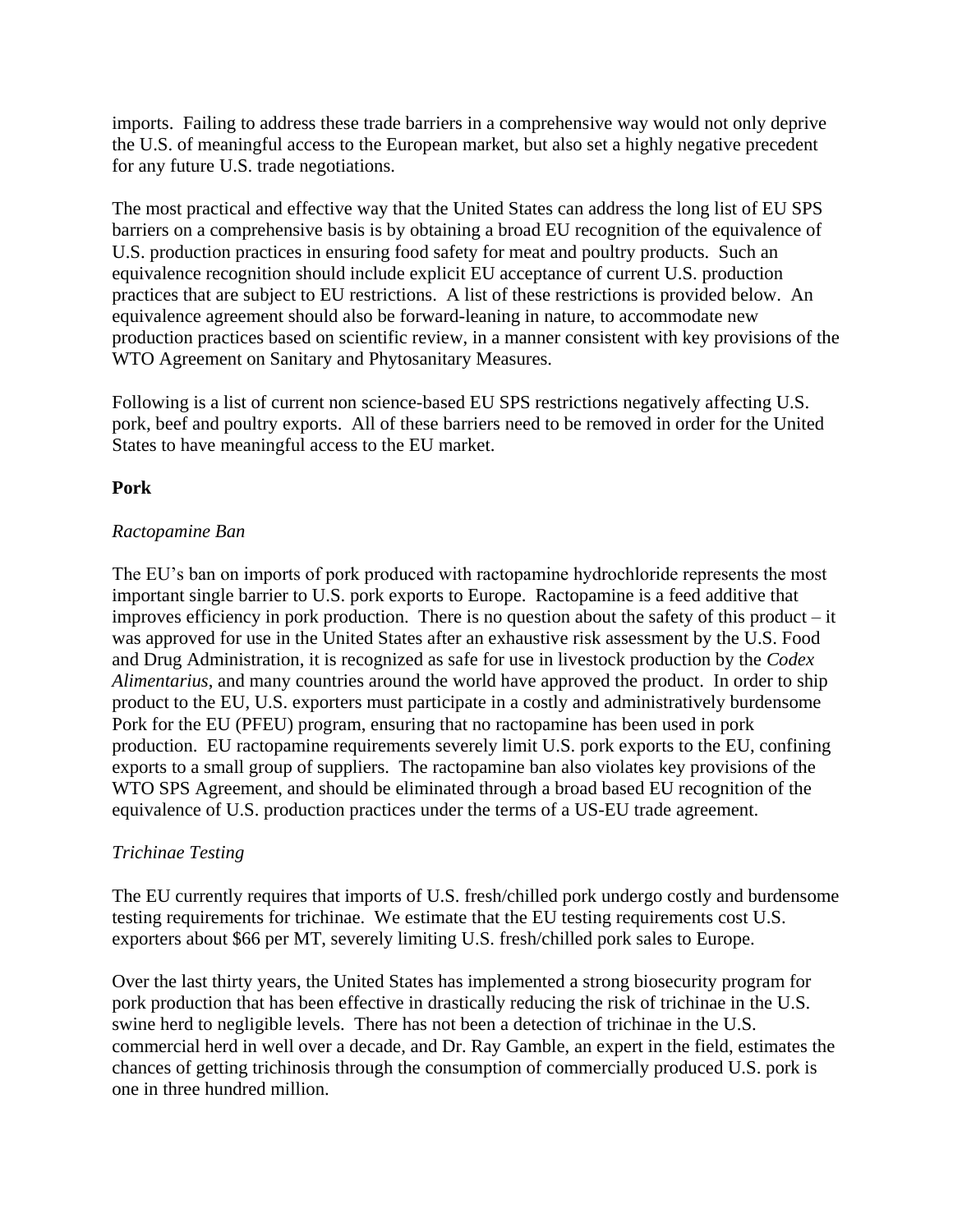The EU's trichinae related restrictions on U.S. pork are inconsistent with key provision of the WTO SPS Agreement, and should be eliminated through a broad based EU recognition of the equivalence of U.S. production practices under the terms a trade agreement.

### *Pathogen Reduction Treatments*

The EU currently prohibits the use of anti-microbial or pathogen reduction treatments for pork. PRTs are approved for use in the United States as a way of reducing or eliminating bacterial contamination, and improving product safety for meat products including pork. PRTs were approved for use in U.S. livestock production only after rigorous risk assessments by the FDA, and the *Codex Alimentarius* also recognizes the safety of PRTs in meat production when used in accordance with good production practices. The EU has approved the use of one PRT, lactic acid, in beef production, and should extend that approval to all PRTs currently used in U.S. livestock production.

### *Plant Approvals*

Although the EU has recently simplified the process of pork plant approvals for export to the EU, some barriers still remain in place. This includes a non cominglement requirement for product shipped to the EU, and a completely unnecessary pig heart incision requirement. These requirements discourage U.S. packers from seeking approval to export to the EU. EU plant approval requirements should be eliminated through EU recognition of the USDA plant inspection and approval system. The United States has obtained such equivalence recognition under other U.S. FTAs, and no less should be expected under a US-EU trade agreement.

#### **Beef**

#### *Hormones*

The EU has maintained a ban on the import of beef from cattle that have been administered growth promoting hormones, despite a 1998 WTO ruling that the ban was WTO illegal. In 2009, the United States and the EU came to agreement on compensation related to the EU refusal to remove the hormone ban, including an expansion of the EU's tariff rate quota for U.S. beef produced without the use of hormones. However, the EU's hormone ban continues to act as a major impediment to U.S. beef sales, with only fourteen U.S. suppliers currently eligible to ship beef to the EU under the Non Hormone Treated Cattle (NHTC) program. As part of a US-EU trade agreement, the EU should remove its ban on the import of beef produced with hormones, and allow unfettered access for U.S. beef in the European market.

#### *Pathogen Reduction Treatments*

The U.S. beef industry appreciates the EU approval of lactic acid as a pathogen reduction treatment method for beef. The EU should accept strong scientific evidence, including findings by the European Food Safety Agency that other PRTs currently used in the United States are safe, and approve the use of all PRTs currently used in U.S. beef production.